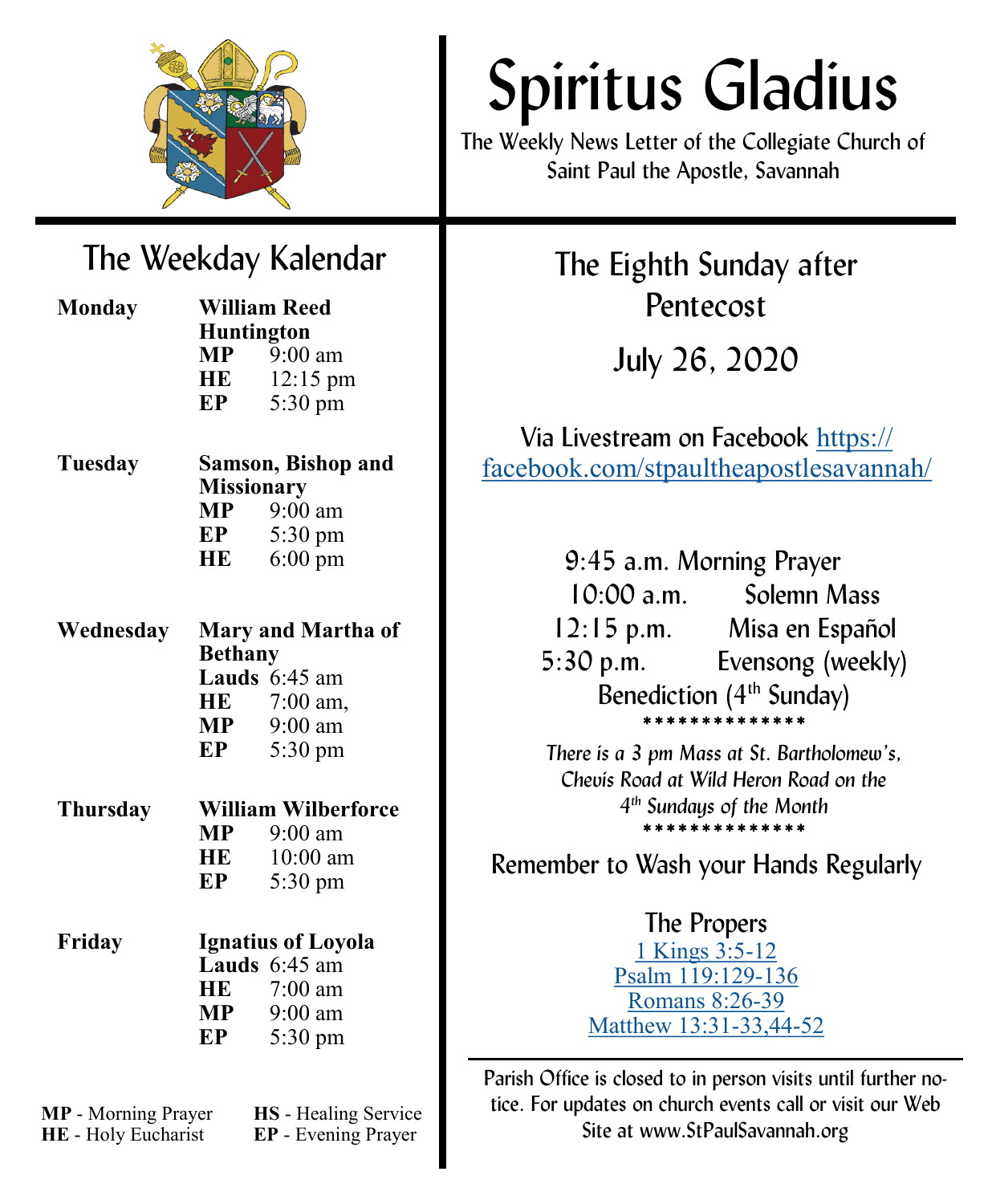# Remembering the Magdalene

Today Mother Church remembers St. Mary Magdalene, whose feast is July 22. When it comes to the tradition of western art, two things tell us whether we're looking at The Magdalene. The first is long hair worn loose and sometimes disheveled, a little out of order. And the second is a jar or cruet of oil for anointing.

These signs mark her beauty and her love – both of which Tradition imagines were abundantly hers. Though credited also with an excess of tears, many of them weren't hers at all. She wasn't, as early Tradition imagined her, the woman who wiped the feet of Jesus with her tears and hair in the house of Simon the Pharisee. That woman was unnamed.

The popular misunderstanding of the Magdalene is really "a group shot" of several women in the Bible, many of them deemed out of order. Some folks think this was done to mask the significance of Mary's role in the spread of the Gospel, though it may have been just an easier way of telling the story. As my friend the Rev. Thomas Lane Butts once told me, never let the facts get in the way of a good story.

My favorite illustration of the Magdalene is from a Medieval manuscript: she stands before the disciples just after leaving the Easter tomb. She has seen with her own eyes the Risen Lord, and so lifts her hands in a kind of preacherly way to tell the disciples about it. They look back at her in amazement — eyes popping, jaws dropping — as if to say, "What'd she just say? He's *risen*? Did *she* say the Lord is risen?"

I like to imagine someone in the back, muttering*, Indeed. Indeed.*

They believed her, and that alone says a lot about who she was among them.

Her witness tells us how important it is look for evidence of risen life, and to sing about it when we see it. To tell it out loud, even if wearing a mask. And from the perspective of those who heard and hear her now, her story also commends to us how important it is to believe those who share the way their own lives are forever moving from the tomb into new hope and new life. It may seem out of order and unexpected, but that's how the Gospel often comes.

Mother Lauren Flowers Byrd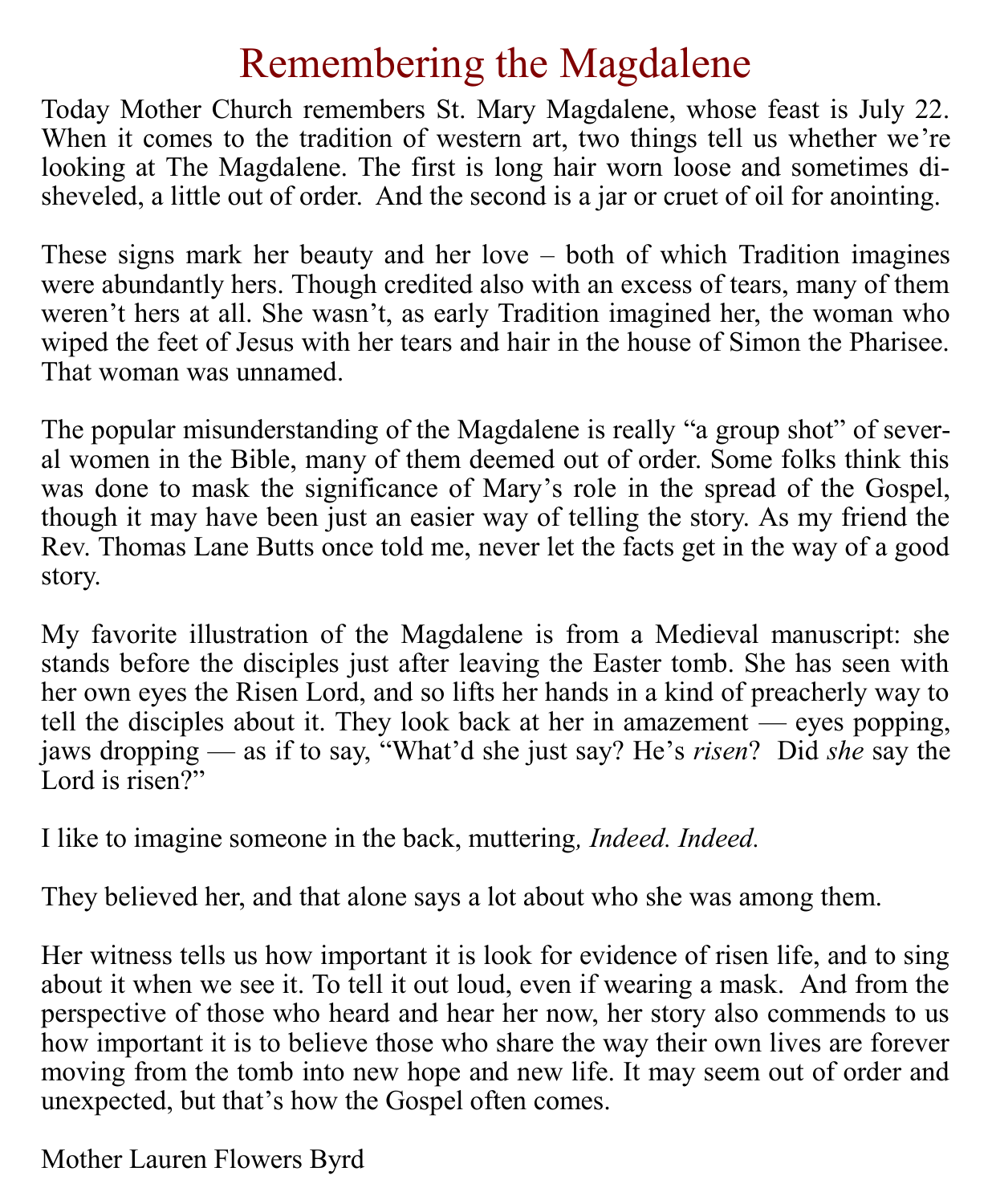# Parish News and Events



*Parable of the Mustard Seed* 

## **PARISH MEETING VIA ZOOM**

The Vestry will hold a Special Called Meeting on Monday, July 27th at 6:00pm via zoom. The meeting is to discuss and vote on the Phase 1, Return to Worship Certification. As all meetings are open to the parish, please contact Heather Downs ([hpdowns@comcast.net\)](mailto:hpdowns@comcast.net) if you would like to attend and she will send the link.

## **SURVEY RESPONSE**

A big THANK YOU to everyone who participated in the parish survey! We had a fantastic response (69 individuals) and greatly appreciate everyone taking the time to complete the few questions regarding our online services and return to worship. The Vestry will use this information to help improve our

programming and in determining our path forward. This data will also be shared with staff and Clergy to help improve programs. The majority of participants have been attending the 10am mass via Facebook with little technical difficulty. This is also the main mass that the majority plan to return to when we reopen; however, this same majority is content to continue worshipping online until there is a steady decline in COVID-19 cases. There is also much interest in online bible study, social events and communicating via telephone.

## **PARISH SURVEY**

On July 1, 2020, the Bishop of Georgia enacted Phase 1 Guidelines for returning to inperson worship. This requires a super majority of the Vestry to certify that certain criteria are met, including a declining number of COVID-19 cases in our area and agreement to adopt safety procedures for worship prior to reopening. Since these guidelines were adopted, we have been working to address these criteria and developed an online survey for you to be a part of the decision-making process. If you still haven't filled out your survey, please take a few minutes to answer these questions about your response to returning to in-person worship: [https://](https://docs.google.com/forms/d/1GSzCCOqe2X3Zep1mear6cC2GmU4770Q8Vcsd7CPbPAM/viewform?ts=5f021a93&edit_requested=true) [docs.google.com/forms/](https://docs.google.com/forms/d/1GSzCCOqe2X3Zep1mear6cC2GmU4770Q8Vcsd7CPbPAM/viewform?ts=5f021a93&edit_requested=true) [d/1GSzCCOqe2X3Zep1mear6cC2GmU4770](https://docs.google.com/forms/d/1GSzCCOqe2X3Zep1mear6cC2GmU4770Q8Vcsd7CPbPAM/viewform?ts=5f021a93&edit_requested=true) [Q8Vcsd7CPbPAM/viewform?](https://docs.google.com/forms/d/1GSzCCOqe2X3Zep1mear6cC2GmU4770Q8Vcsd7CPbPAM/viewform?ts=5f021a93&edit_requested=true) [ts=5f021a93&edit\\_requested=true.](https://docs.google.com/forms/d/1GSzCCOqe2X3Zep1mear6cC2GmU4770Q8Vcsd7CPbPAM/viewform?ts=5f021a93&edit_requested=true)

## Remember to Wash your Hands Regularly and to Wear a Mask!